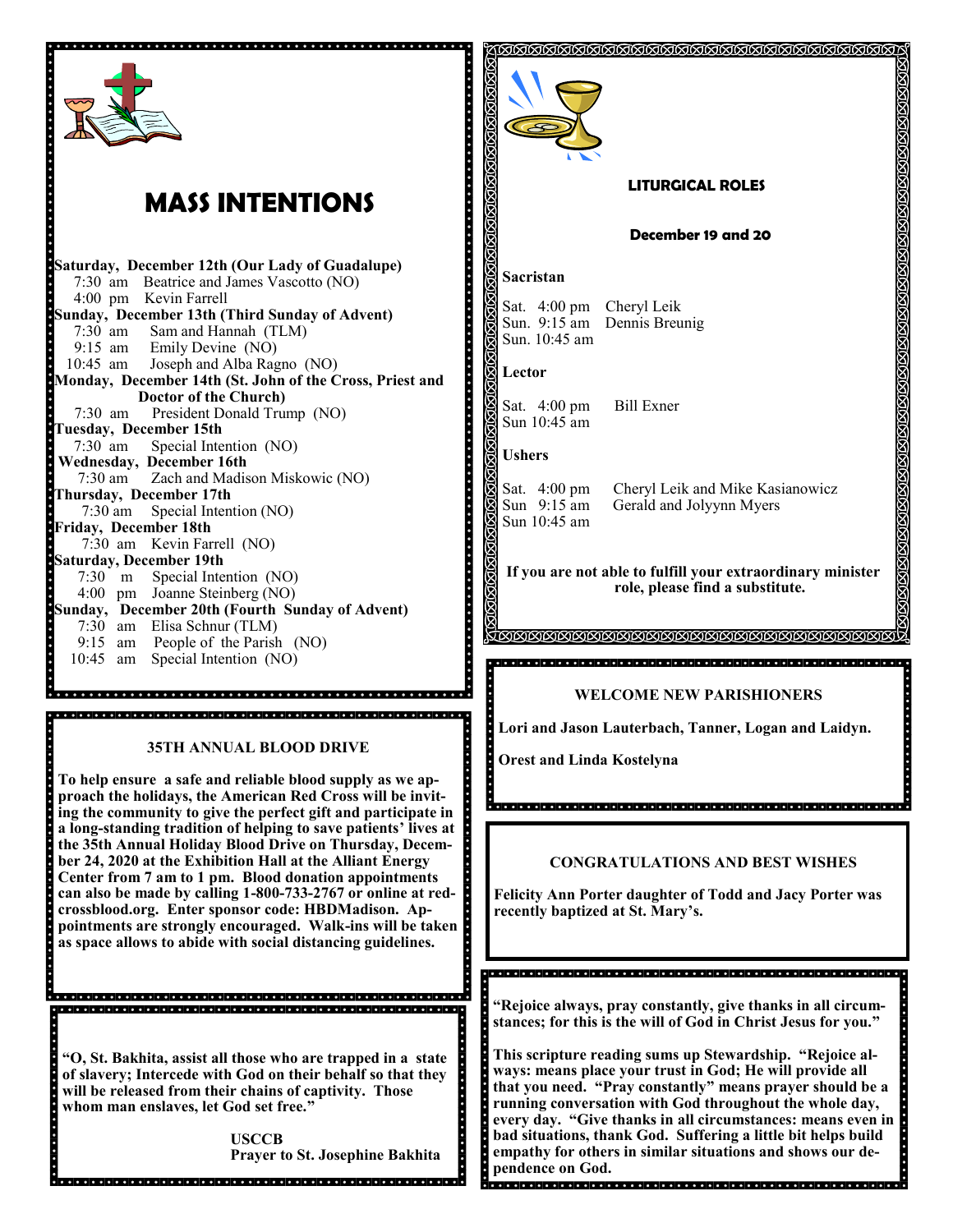#### **HOLIDAY MASS SCHEDULE**

**December 24**

**7:30 am No Mass**

**4:00 pm \* Christmas Vigil (NO)**

**December 25**

**12:00 am Midnight Mass (TLM)**<br>**7:30 am Christmas Mass (TLM) 7:30 am Christmas Mass (TLM)**

**December 31**

**7:30 am** No Mass<br>**4:00 pm** New Yea **4:00 pm New Year's Vigil (NO)**

**9:15 am Christmas Mass (NO)**

#### **January 1**

**7:30 am New Year's Mass (TLM) 9:15 am New Year's Mass (NO)**

**\* There will be carols sung at 3:30 pm**

#### **DIOCESE OF MADISON CATHOLIC HERALD**

**Every week the Catholic Herald keeps readers up to date with briefs and in-depth articles from Catholic News Service on events around the nation and the world. This week the Catholic Herald also includes a special Senior Section that addresses issues pertinent to senior citizens.**

**Learn more but your Catholic faith by reading the Catholic Herald. If you do not subscribe but wish to receive the Catholic Herald in you home, contact the parish office at 608-798-2111.**

**NATURAL FAMILY PLANNING LIVE THE TRUTH AND BEAUTY OF GOD'S PLAN FOR MARRIED LOVE!!**

**usccb.org/nfp**

#### **ST. MARY PINE BLUFF CEMETERY**

| <b>One Grave Site</b>              | \$600.00 |
|------------------------------------|----------|
| <b>Cemetery Services Fee</b>       | \$250.00 |
| <b>Marking Fee For Grave</b>       | \$50.00  |
| <b>Cost to Open Grave (Casket)</b> | \$500.00 |

**Cemetery Contact: Ken Esser 798-2985**

**RED CROSS BLOOD DRIVE**

**THURSDAY, JANUARY 14 , 2021**

#### **ST. FRANCIS XAVIER CATHOLIC CHURCH**

#### **FELLOWSHIP HALL**

**1 PM TO 6 PM**

### **BLESS OUR PRIESTS**

**This weekend we will be conducting the Bless Our Priests Collection. This collection provides for the direct support of the retired priests of the Diocese of Madison. This is the only collection in our Diocese for Retired Priests. An envelope and a brochure were enclosed last weekend for your review and convenience. Please be generous.**

## 

## **RELEVANT RADIO**

**1240AM**

**Bring Christ to the World Through the Media**

**www.relevantradio.com**

**877-291-0123 Donor/Listener**

**888-577-5443 Prayer**



# **Collection Report**

## **December 6, 2020**

 $\theta$  ,  $\theta$  ,  $\theta$  ,  $\theta$  ,  $\theta$  ,  $\theta$  ,  $\theta$  ,  $\theta$  ,  $\theta$  ,  $\theta$  ,  $\theta$  ,  $\theta$  ,  $\theta$  ,  $\theta$  ,  $\theta$  ,  $\theta$  ,  $\theta$ **Actual Budget Variance Weekly \$ 8,604.00 \$ 10, 300.00 (\$ 1,696.00)**   $$144,045.69 \quad $142,350.00$ 

# **THANK YOU FOR USING YOUR**

**ENVELOPES OR DONATING ON LINE**